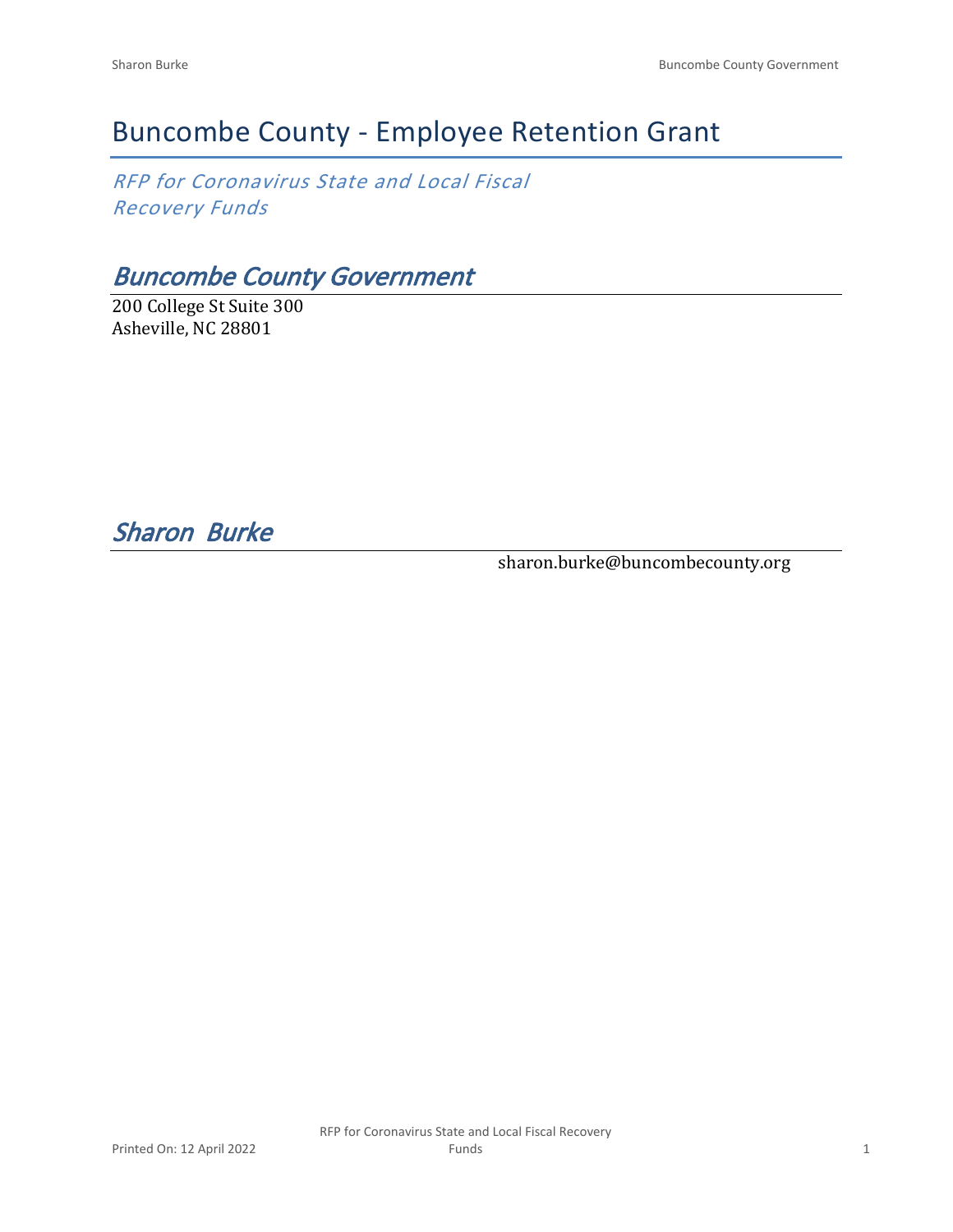# Application Form

## *Question Group*

Buncombe County requests proposals for projects to help the community recover from and respond to COVID-19 and its negative economic impacts.

Buncombe County has been awarded \$50,733,290 in Coronavirus State and Local Fiscal Recovery Funds (Recovery Funding), as part of the American Rescue Plan Act. To date, Buncombe County has awarded projects totaling \$23,093,499, leaving a balance of \$27,639,791 available to award.

Visit [http://www.buncombecounty.org/recoveryfundinghttp://www.buncombecounty.org/recoveryfundingwww.b](http://www.buncombecounty.org/recoveryfunding) [uncombecounty.org/recoveryfundinghttp://www.buncombecounty.org/recoveryfundinghttp://www.buncombeco](http://www.buncombecounty.org/recoveryfunding) [unty.org/recoveryfundinghttp://www.buncombecounty.org/recoveryfundinghttp://www.buncombecounty.org/re](http://www.buncombecounty.org/recoveryfunding) [coveryfunding](http://www.buncombecounty.org/recoveryfunding) for details.

This infusion of federal resources is intended to help turn the tide on the pandemic, address its economic fallout, and lay the foundation for a strong and equitable recovery.

Buncombe County is committed to investing these funds in projects that:

- Align to county strategic plan and community priorities
- Support equitable outcomes for most impacted populations
- Leverage and align with other governmental funding sources
- Make best use of this one-time infusion of resources
- Have a lasting impact

Proposals shall be submitted in accordance with the terms and conditions of this RFP and any addenda issued hereto.

Click [here](https://www.buncombecounty.org/common/purchasing/Buncombe%20Recovery%20Funding%20RFP%202022.pdf) for the full terms and conditions of the RFP

## **Organization Type\***

Public

## **Nonprofit documentation**

If nonprofit, attach IRS Determination Letter or other proof of nonprofit status.

## **Name of Project.\***

Buncombe County - Employee Retention Grant

## **New/Updated Proposal\***

Is this a new project proposal or an updated version of a proposal submitted during the earlier (July 2021) Recovery Funding RFP?

> RFP for Coronavirus State and Local Fiscal Recovery Funds 2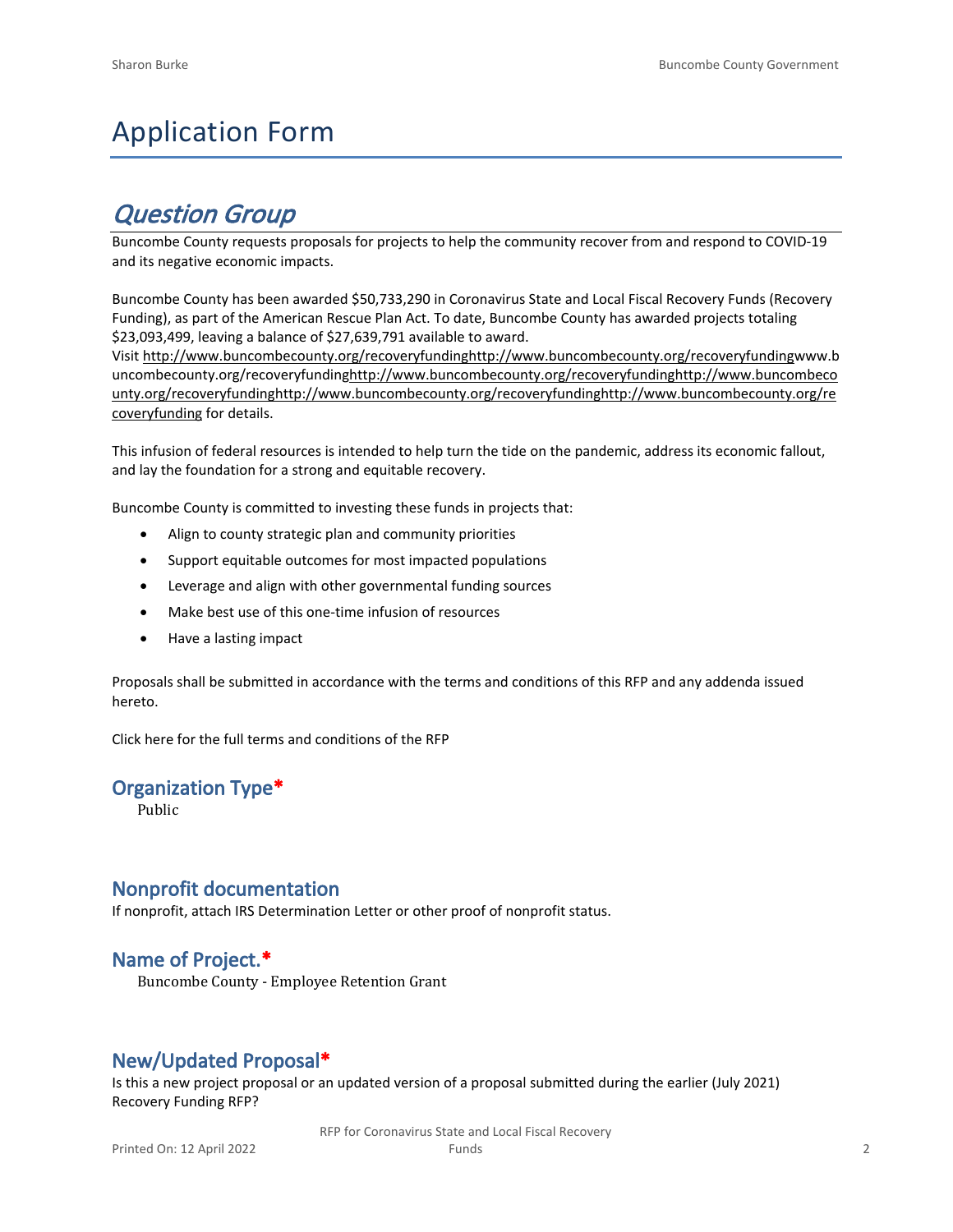New project proposal

#### **Amount of Funds Requested\***

\$3,912,000.00

## **Category\***

Please select one:

- Affordable Housing
- Aging/Older Adults
- Business Support/Economic Development
- Environmental/Climate
- Homelessness
- K-12 Education
- Infrastructure and/or Broadband
- Mental Health/Substance Use
- NC Pre-K Expansion
- **Workforce**

**Workforce** 

## **Brief Project Description\***

Provide a short summary of your proposed project.

Retention of employees is critical in order to deliver the core services necessary to keep our communities healthy, safe and resilient. In the past 12 months, we have seen 250+ exits compared to 190 new hire entries with the majority of this turnover occurring at lower rates of pay.The continued loss of employees in functions such as Public Safety, Social Work, and Emergency Management will have drastic impacts on our ability to effectively serve Buncombe County residents. As a response to this, Buncombe County proposes a county-wide retention incentive program. This program is modeled after similar programs across government and private industry both in and outside of North Carolina. The retention incentive will apply to all county employees (e.g., full-time, part-time, grant, temp) and will be tiered based on employee salary (i.e., larger incentive for employees making less). The incentive will be paid in two payments over a 12 month period for employees hired before March 1, 2022.

## **Project Plan\***

Explain how the project will be structured and implemented, including timeframe.

Proposed Tiers and payments:

• Tier 1: Employees with annualized salaries below \$60K, Potential Incentive: \$3K, Number of Employees: 1,139, Percentage of Total Workforce: 70%, Total Estimated Cost: \$3M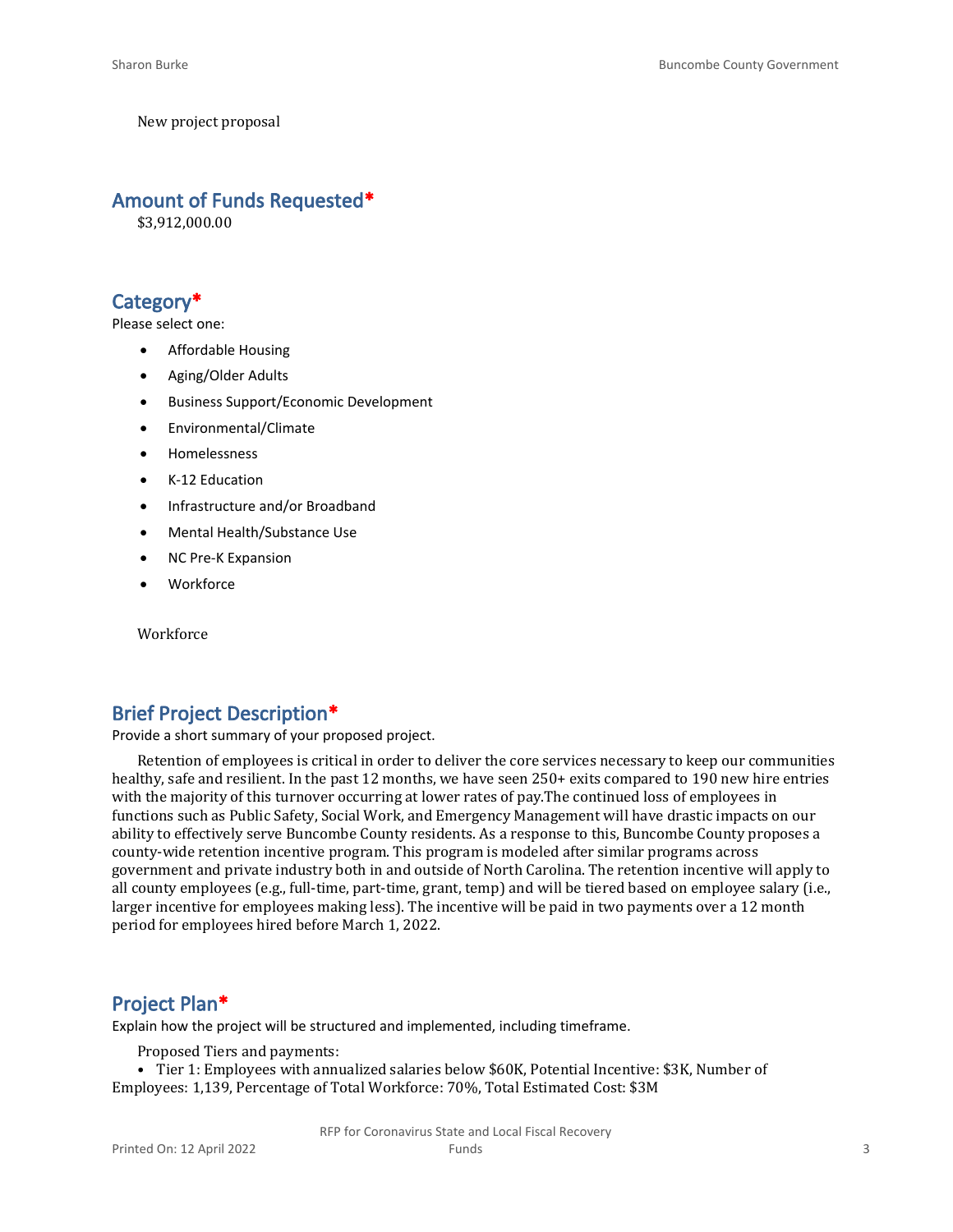• Tier 2: Employees with annualized salaries between \$60K and \$99.9K, Potential Incentive: \$2K, Number of Employees: 434, Percentage of Total Workforce: 27%, Total Estimated Cost: \$860K

• Tier 3: Employees with annualized salaries above \$100K, Potential Incentive: \$1K, Number of Employees: 52, Percentage of Total Workforce: 3%, Total Estimated Cost: \$52K

Determine Eligibility:

Buncombe County proposes payouts for the following staff.

- Eligibility:
- o All Full-Time, Part-Time, Regular, Temporary, and Grant Employees
- o Active Employee and hired before March 1, 2022
- Ineligibility:

o Employees will not be eligible for Retention Incentive payouts if the employee separates prior to the Incentive Payout Date

Incentive Payouts:

Buncombe County staff will receive two payments based on the estimated schedule below. The timing of these payouts may change, but the goal is for employees to receive 2 payments within a 12-month period.

- Payout 1: Fall 2022
- Payout 2: Summer 2023

#### Project Implementation:

The project will be administered by the Human Resources Department in coordination with the Finance and Payroll Departments. The timeframe for this project is 12 months from project award.

Project Evaluation:

The project will include performance metrics for employee retention and attrition.

#### **Statement of Need\***

Describe the need that this project will address. Include data to demonstrate the need, and cite the source of the data.

Buncombe County Government like many employers has been undergoing workforce retention and hiring issues. Over the past three years, Buncombe County turnover has steadily increased from 7.2% in FY19 to 14.25% in FY22. These exits have been most pronounced among workforce that make less than \$60K per year who comprise 70% of exits over the past 12 months. Buncombe County Human Resources has attempted to resolve these issues with additional recruitment strategies, yet retention challenges persist. In the past 12 months, we have seen 250+ exits compared to 190 new hire entries with the majority of this turnover occurring at lower rates of pay.

#### **Link to COVID-19\***

Identify a health or economic harm resulting from or exacerbated by the public health emergency, describe the nature and extent of that harm, and explain how the use of this funding would address such harm.

Although the pandemic's impacts have been widespread, both the public health and economic impacts of the pandemic have fallen most severely on communities and populations disadvantaged before it began. Lowincome communities, people of color, and Tribal communities have faced higher rates of infection, hospitalization, and death, as well as higher rates of unemployment and lack of basic necessities like food and housing. Pre-existing social vulnerabilities magnified the pandemic in these communities, where a reduced ability to work from home and, frequently, denser housing amplified the risk of infection.

Buncombe County Government like many employers has been undergoing workforce retention and hiring issues. Over the past three years, Buncombe County turnover has steadily increased from 7.2% in FY19 to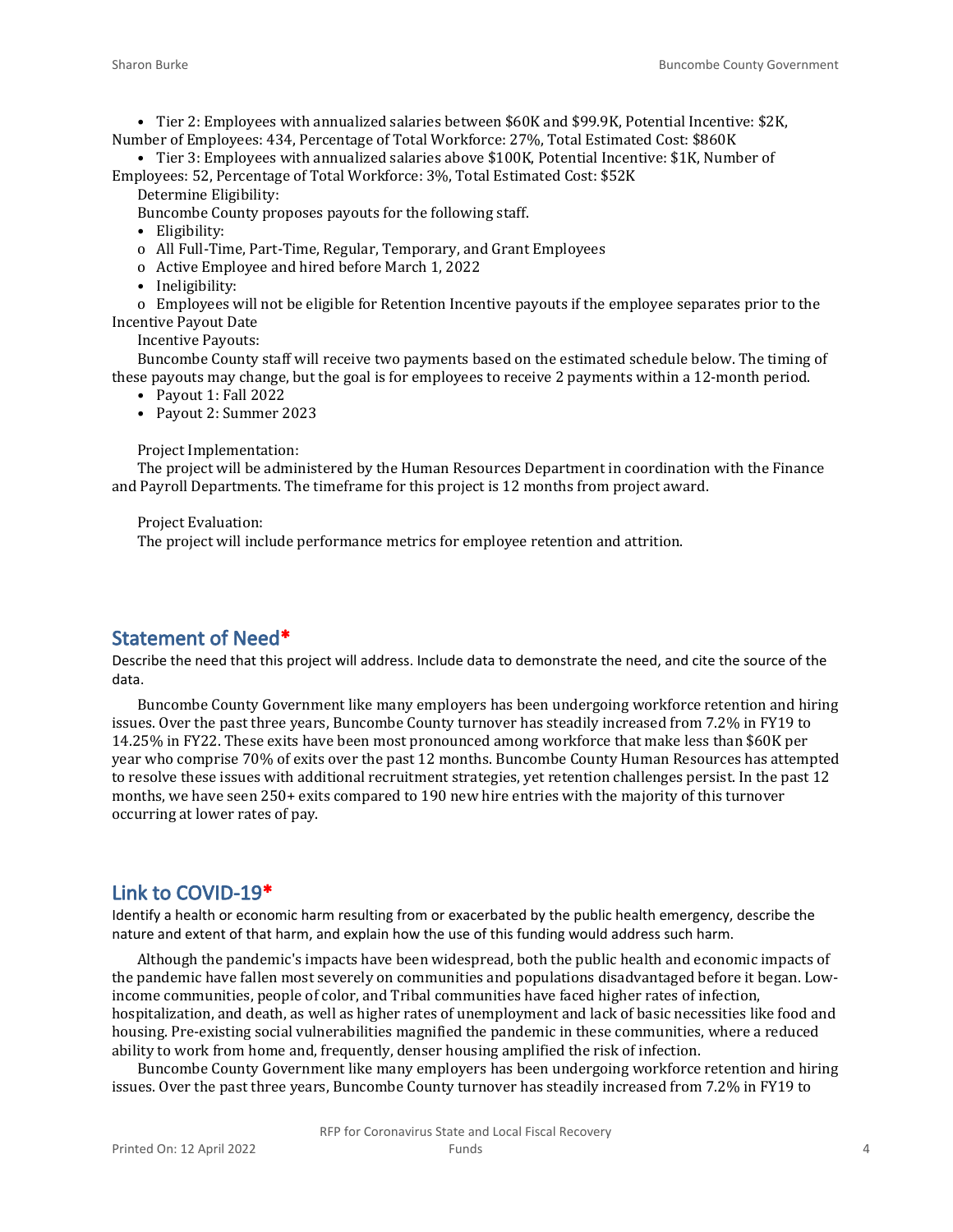14.25% in FY22. These exits have been most pronounced among workforce that make less than \$60K per year who comprise 70% of exits over the past 12 months.

The guidance issued by the Department of Treasury for the American Rescue Plan specifically cites employee retention incentives and COVID premium pay as valid expenditures.

#### **Population Served\***

Define the population to be served by this project, including volume and demographic characteristics of those served.

This project will serve all 1,600+ Buncombe County employees, including all Full-Time, Part-Time, Regular, Temporary, and Grant Employees hired before March 1, 2022. These employees have a significant impact on the health, safety and quality of life in our communities by serving in core positions, including, but not limited to Detention Officers, EMTs, Social Workers, Clinical Nurses, Sheriff Deputies, and more. Many of these employees are responsible for working with our most vulnerable populations and those most disproportionately impacted by COVID-19. By supporting the retention of these employees, Buncombe County is fundamentally improving the health and safety of all residents of Buncombe County.

#### **Results\***

Describe the proposed impact of the project. List at least 3 performance measures that will be tracked and reported. If possible, include baselines and goals for each performance measure.

This project supports Strategic Plan goals including, but are not limited to, Resources: Ensuring funding, talent, and partnerships that enable high quality delivery of services and information; Operational Excellence: Proactively managing an infrastructure that contributes to best-in-class performance; and the ability to support all Buncombe 2025 goals with our active, engaged and motivated workforce.

The project will track:

- Number of incentive payouts made for Payout 1 & Payout 2, by Tier
- Number of employees receiving incentive payments, by Tier
- Total amount of funds issued in employee retention incentive payments
- Employee Turnover percentage over time, by Tier

#### **Evaluation\***

Describe the data collection, analysis, and quality assurance measures you will use to assure ongoing, effective tracking of contract requirements and outcomes.

Buncombe County uses Workday as its enterprise management system for human resources and financial data. Workday reports will provide information including: employees by tier, eligibility for retention incentive payments, payouts made, and employee turnover. If needed for U.S. Treasury reporting, Workday can also provide reports on information such as employee demographics. All data in Workday is managed in accordance with county personnel, finance, and information technology policies and procedures.

#### **Equity Impact\***

How will this effort help build toward a just, equitable, and sustainable COVID-19 recovery? How are the root causes and/or disproportionate impacts of inequities addressed?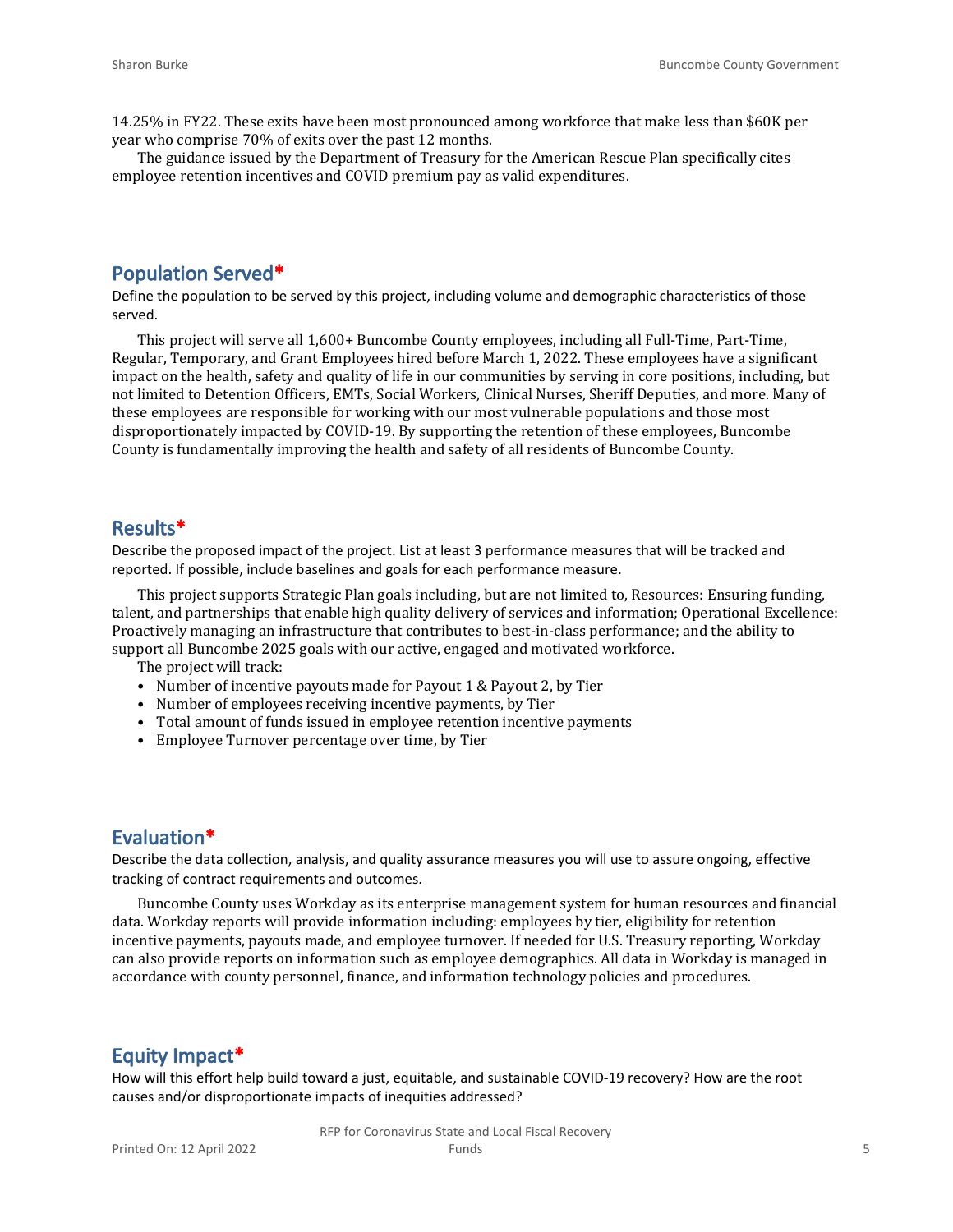This project proposes to provide retention incentives to all employees, but specifically provide the largest incentives and the majority of incentives (70%) to employees making less than \$60K. Many of these employees may find themselves as among the most impacted by negative economic impacts of COVID-19.

Although the pandemic's impacts have been widespread, both the public health and economic impacts of the pandemic have fallen most severely on communities and populations disadvantaged before it began. Lowincome communities, people of color, and Tribal communities have faced higher rates of infection, hospitalization, and death, as well as higher rates of unemployment and lack of basic necessities like food and housing. Pre-existing social vulnerabilities magnified the pandemic in these communities, where a reduced ability to work from home and, frequently, denser housing amplified the risk of infection.

#### **Project Partners\***

Identify any subcontractors you intend to use for the proposed scope of work. For each subcontractor listed, indicate:

1.) What products and/or services are to be supplied by that subcontractor and;

2.) What percentage of the overall scope of work that subcontractor will perform.

Also, list non-funded key partners critical to project.

Project partners will be internal to Buncombe County. Once approved by the Board of Commissioners, the County Manager will work with Human Resources and Finance to determine eligibility and issue incentive payments. The Office of Strategy and Innovation and IT departments will support data reporting and analysis as needed.

#### **Capacity\***

Describe the background, experience, and capabilities of your organization or department as it relates to capacity for delivering the proposed project and managing federal funds.

Buncombe County government will manage project.

#### **Budget\***

Provide a detailed project budget including all proposed project revenues and expenditures, including explanations and methodology. For all revenue sources, list the funder and denote whether funds are confirmed or pending. For project expenses, denote all capital vs. operating costs, and reflect which specific expenses are proposed to be funded with one-time Buncombe County Recovery Funds.

Download a copy of the budget form [HERE](https://buncombecounty.org/common/community-investment/grants/early-childhood-education/Recovery-Funds-budget-template.xlsx). Complete the form, and upload it using the button below.

Recovery Funds - Retention Incentive - Buncombe.xlsx

### **Special Considerations\***

Provide any other information that might assist the County in its selection.

Buncombe County Government like many employers has been undergoing workforce retention and hiring issues. Over the past three years, Buncombe County turnover has steadily increased from 7.2% in FY19 to 14.25% in FY22. These exits have been most pronounced among workforce that make less than \$60K per

RFP for Coronavirus State and Local Fiscal Recovery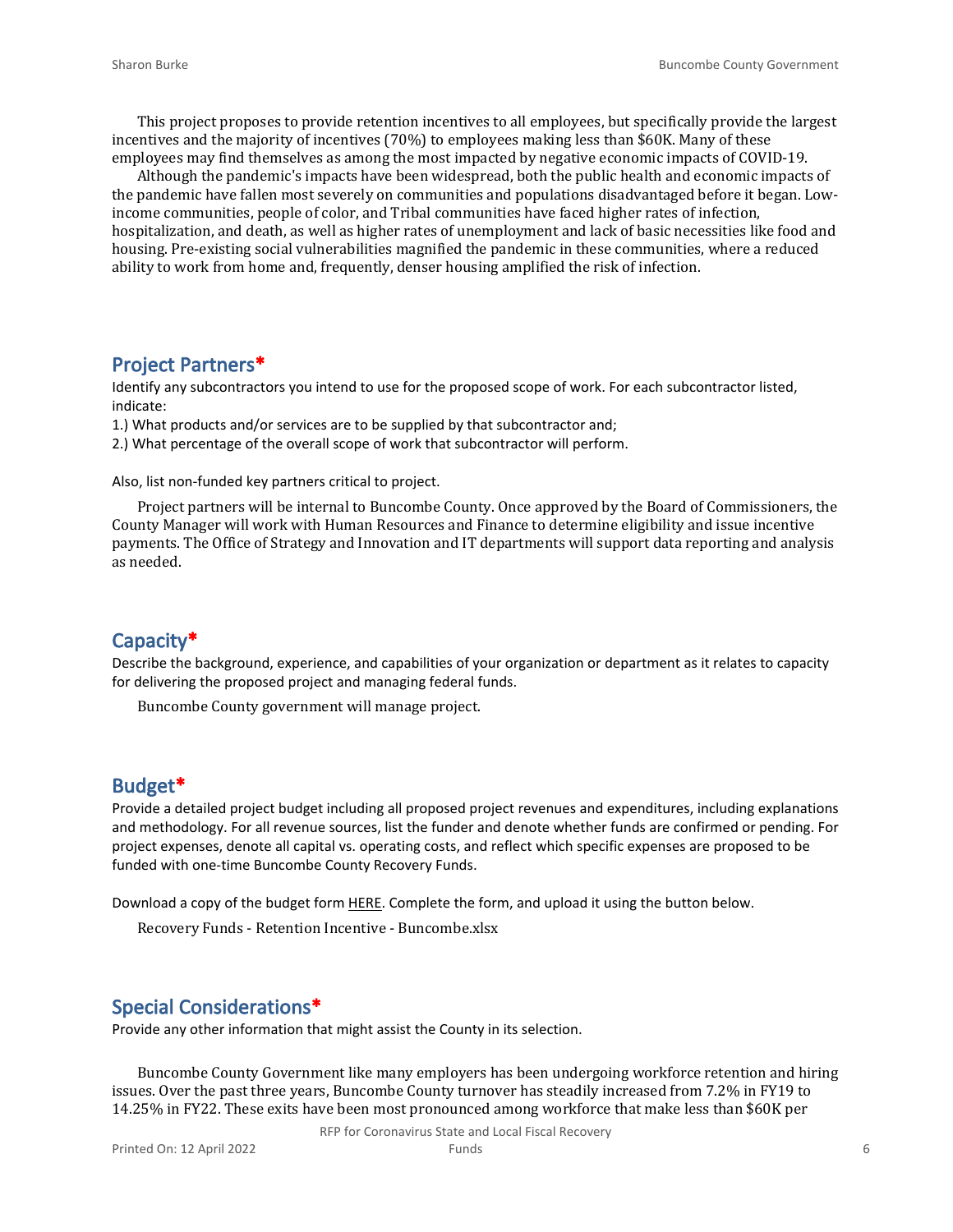year who comprise 70% of exits over the past 12 months. Buncombe County Human Resources has attempted to resolve these issues with additional recruitment strategies, yet retention challenges persist. In the past 12 months, we have seen 250+ exits compared to 190 new hire entries with the majority of this turnover occurring at lower rates of pay.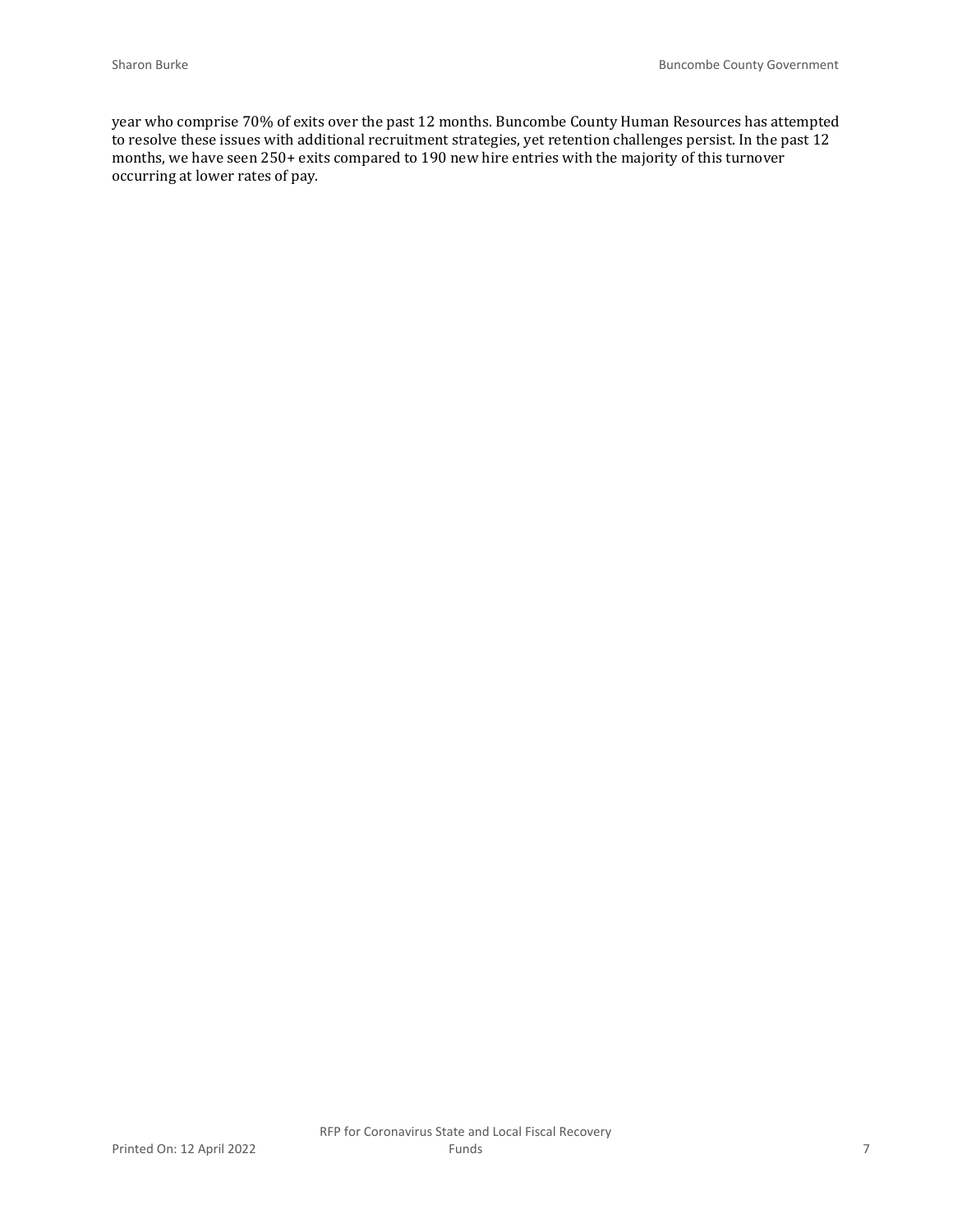# File Attachment Summary

## *Applicant File Uploads*

• Recovery Funds - Retention Incentive - Buncombe.xlsx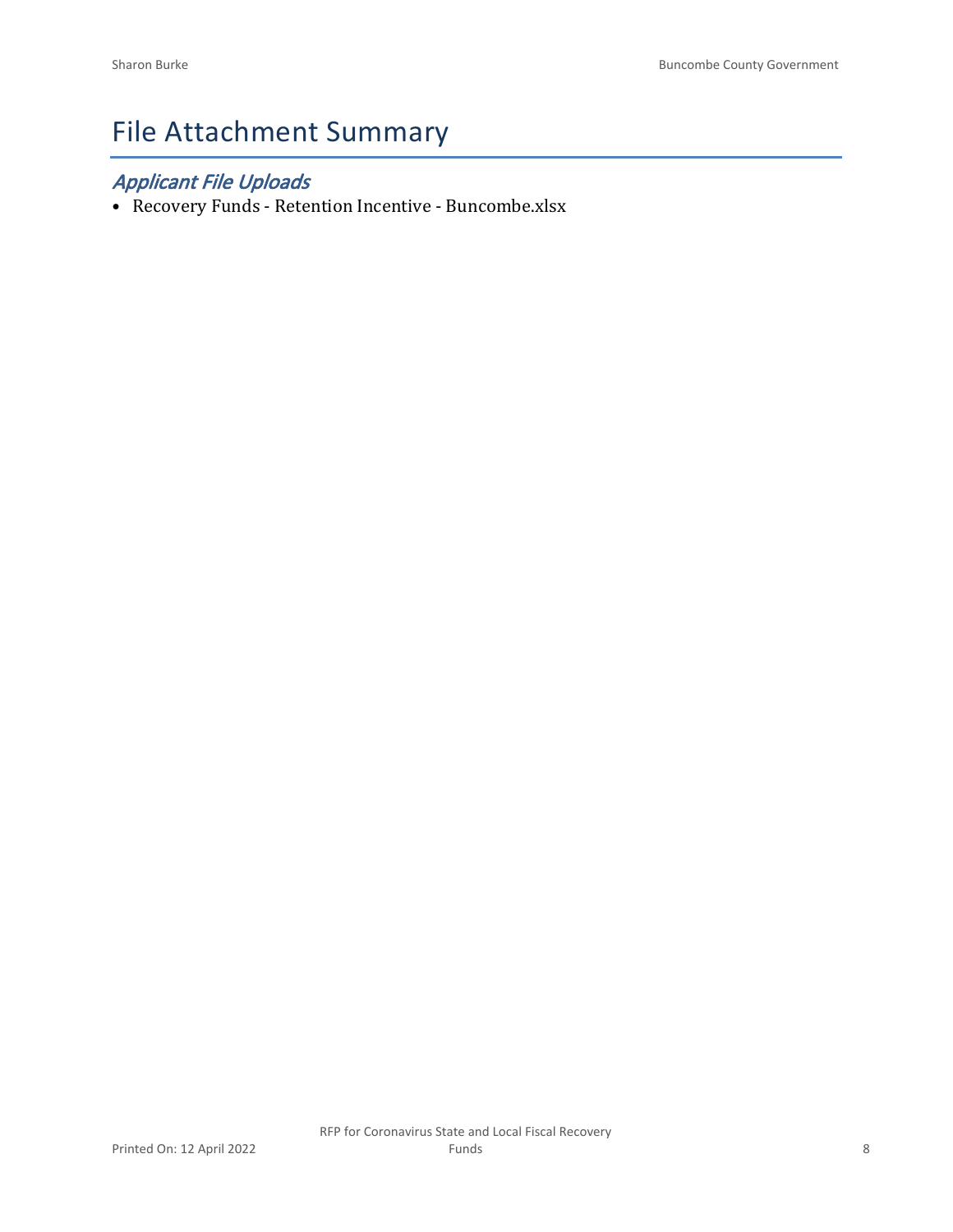### **Coronavirus State and Local Fiscal Recovery Funds Proposed Project Budget**

| <b>Organization Name:</b> | ⊦ Resources<br>$\sim$ County - $\sim$<br><b>Buncombe</b><br>Humar<br>vuum |
|---------------------------|---------------------------------------------------------------------------|
| <b>Project Name:</b>      | в.<br>Retention Incentive<br>↑ County<br><b>Buncombe</b>                  |
| Amount I<br>: Requested:  | 3.912.000                                                                 |

| <b>Proposed Project Revenue Funder</b> | Amount       | <b>Confirmed or Pending?</b> | <b>Notes</b>                             |
|----------------------------------------|--------------|------------------------------|------------------------------------------|
| Proposed Buncombe COVID Recovery Funds | \$3,912,000  | Pending                      | Retention incentive for 1,600+ employees |
|                                        |              |                              |                                          |
|                                        |              |                              |                                          |
|                                        |              |                              |                                          |
| List other sources here                |              |                              |                                          |
| List other sources here                |              |                              |                                          |
| List other sources here                |              |                              |                                          |
| List other sources here                |              |                              |                                          |
| List other sources here                |              |                              |                                          |
| List other sources here                |              |                              |                                          |
| List other sources here                |              |                              |                                          |
| List other sources here                |              |                              |                                          |
| List other sources here                |              |                              |                                          |
| List other sources here                |              |                              |                                          |
| List other sources here                |              |                              |                                          |
| Total $\frac{1}{3}$                    | 3,912,000.00 |                              |                                          |

|                                  | Proposed                  |                    |                          | <b>Capital or Operating</b> |                                                                                                                                                                                                                                                                                                                                                                                                                                                                                                                                                                                                                                                                                                                                                                                                        |
|----------------------------------|---------------------------|--------------------|--------------------------|-----------------------------|--------------------------------------------------------------------------------------------------------------------------------------------------------------------------------------------------------------------------------------------------------------------------------------------------------------------------------------------------------------------------------------------------------------------------------------------------------------------------------------------------------------------------------------------------------------------------------------------------------------------------------------------------------------------------------------------------------------------------------------------------------------------------------------------------------|
| <b>Proposed Project Expenses</b> | <b>Recovery Funds</b>     | <b>Other Funds</b> | <b>Total</b>             | Expense?                    | <b>Notes</b>                                                                                                                                                                                                                                                                                                                                                                                                                                                                                                                                                                                                                                                                                                                                                                                           |
| Retention Incentive              | $3,912,000.00$   \$<br>\$ |                    | 3,912,000.00             | Operating                   | Retention incentive for 1,600+ employees. Proposed payout<br>structure/calculation is provided below. Note that these estimated<br>amounts and may change. The payouts will occur in 2 payments over<br>12 months.<br>• Tier 1: Employees with annualized salaries below \$60K, Potential<br>Incentive: \$3K, Number of Employees: 1,139, Percentage of Total<br>Workforce: 70%, Total Estimated Cost: \$3M<br>• Tier 2: Employees with annualized salarie between \$60K and<br>\$99.9K, Potential Incentive: \$2K, Number of Employees: 434,<br>Percentage of Total Workforce: 27%, Total Estimated Cost: \$860K<br>• Tier 3: Employees with annualized salarieabove \$100K, Potential<br>Incentive: \$1K, Number of Employees: 52, Percentage of Total<br>Workforce: 3%, Total Estimated Cost: \$52K |
| List expenses here               |                           |                    |                          |                             |                                                                                                                                                                                                                                                                                                                                                                                                                                                                                                                                                                                                                                                                                                                                                                                                        |
| List expenses here               |                           |                    | $\blacksquare$           |                             |                                                                                                                                                                                                                                                                                                                                                                                                                                                                                                                                                                                                                                                                                                                                                                                                        |
| List expenses here               |                           |                    | $\overline{\phantom{a}}$ |                             |                                                                                                                                                                                                                                                                                                                                                                                                                                                                                                                                                                                                                                                                                                                                                                                                        |
| List expenses here               |                           |                    | $\overline{\phantom{a}}$ |                             |                                                                                                                                                                                                                                                                                                                                                                                                                                                                                                                                                                                                                                                                                                                                                                                                        |
| List expenses here               |                           |                    |                          |                             |                                                                                                                                                                                                                                                                                                                                                                                                                                                                                                                                                                                                                                                                                                                                                                                                        |
| List expenses here               |                           |                    | $\overline{\phantom{0}}$ |                             |                                                                                                                                                                                                                                                                                                                                                                                                                                                                                                                                                                                                                                                                                                                                                                                                        |
| List expenses here               |                           |                    | $\blacksquare$           |                             |                                                                                                                                                                                                                                                                                                                                                                                                                                                                                                                                                                                                                                                                                                                                                                                                        |
| List expenses here               |                           |                    | $\overline{\phantom{a}}$ |                             |                                                                                                                                                                                                                                                                                                                                                                                                                                                                                                                                                                                                                                                                                                                                                                                                        |
| List expenses here               |                           |                    | $\overline{\phantom{a}}$ |                             |                                                                                                                                                                                                                                                                                                                                                                                                                                                                                                                                                                                                                                                                                                                                                                                                        |
| List expenses here               |                           |                    |                          |                             |                                                                                                                                                                                                                                                                                                                                                                                                                                                                                                                                                                                                                                                                                                                                                                                                        |
| List expenses here               |                           |                    | $\overline{\phantom{a}}$ |                             |                                                                                                                                                                                                                                                                                                                                                                                                                                                                                                                                                                                                                                                                                                                                                                                                        |
| List expenses here               |                           |                    | $\blacksquare$           |                             |                                                                                                                                                                                                                                                                                                                                                                                                                                                                                                                                                                                                                                                                                                                                                                                                        |